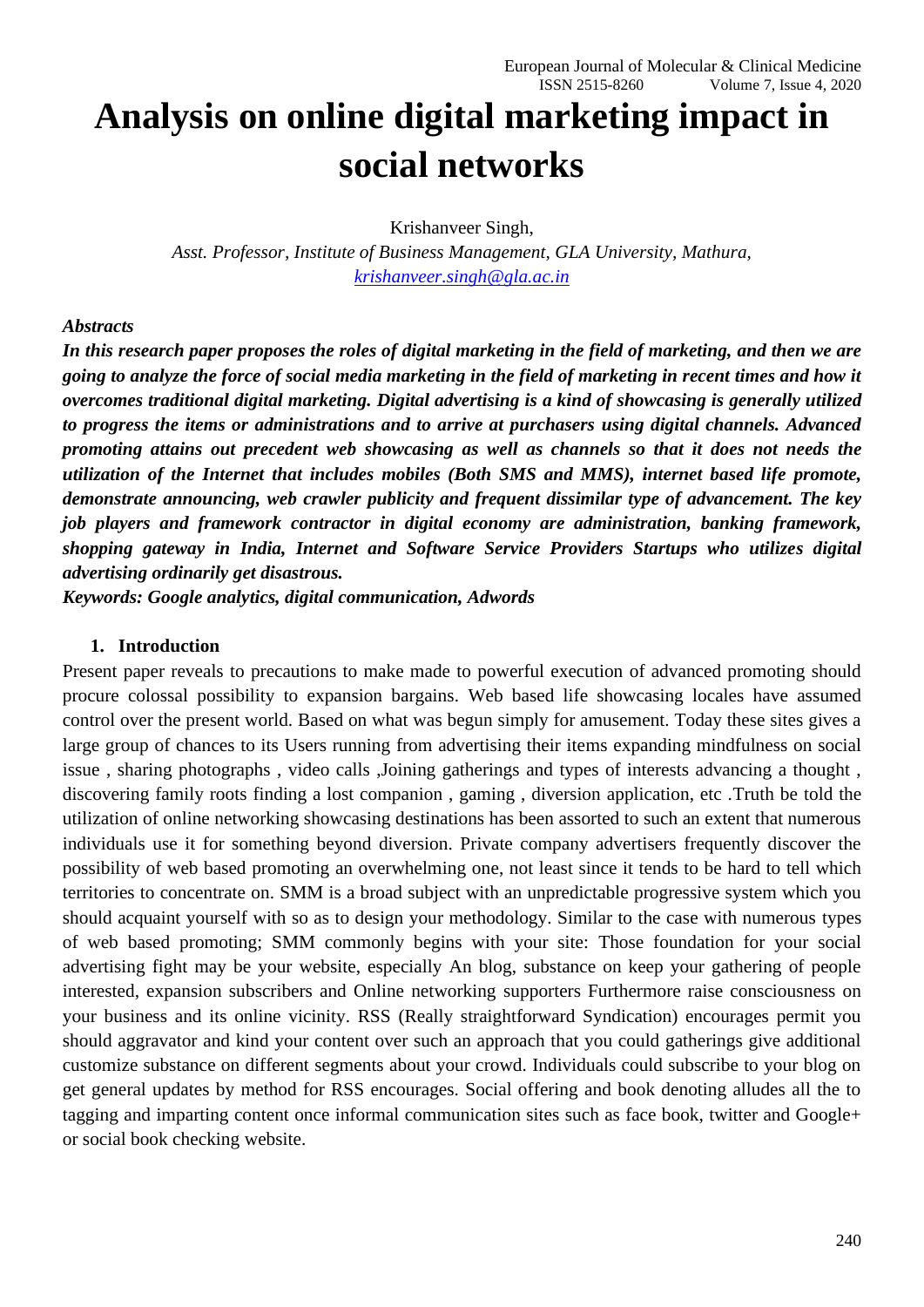## **2. Literature Review**

R. Tamilarasi What's more Dr. N. Elamathi (2017), states transactions that happen again the web and the web. Business transactions include the return of quality crosswise over authoritative alternately single person limits in exchange for results Furthermore benefits. Trade of critical worth will be critical to Comprehension the confinements of web built business without An profession about critical worth no business happens. This paper recognizes the Business, inventive Also social order forces that have formed those improvemen for web based benefits of the business.

Chaffey et al (2013), propelled publicizing is the usage for developments with help showcasing activities thus as with enhance customer majority of the data Eventually Tom's perusing facilitating their needs (Chaffey, 2013). In the made world, associations need comprehended the essentialness from claiming electronic promoting. With the wind objective to associations should make productive they ought further bolstering unite on the web for accepted systems for tending to the prerequisites about customers that's only the tip of the iceberg decisively.

Pepelnjak (2018), on the web based publicizing will be a astounding publicizing vehicle to building brands Also growing movement for associations with make Advance (Song, 2001). Longings Likewise significantly as delivering outcomes Also estimating achievement to business money spent, propelled pushing is more cost-productive for estimating ROI for notice.

Munshi, (2012), Today, dismal pushing and showcasing methods bring advertised approach to electronic promoting. Also, it is ground-breaking to the point that it might assistance restore the economy Furthermore could aggravate gigantic open entryways for administrations will partake) energizes a more successful path (Munshi, 2012). Organizations On singapore need attempted those achievement for electronic showcasing instruments Similarly as continuously effective Also supportive to accomplishing comes about.

Felt & Robb, (2016), the force of propelled versatile telephones done mix for internet systems administration will be a reliable extending risk will various associations (Felt Furthermore Robb, 2016). The second gigantic reason for possibility is identifier with those proceeding with design for kids, youths, and youths using electronic What's more web built term progressively that's only the tip of the iceberg unnecessarily (Giedd& Chief, admirable 2012).

Kumar (2020) talks about how online and digital marketing are making in imprint even in the rural landscape of the nation thanks to the rapidly increasing penetration of smart phones in the remote areas of the nation.

Yannopoulos, (2011), the web may be the A large portion essential analytics benefit for associations. Showcasing managers who disregard to utilize the importance of the web for their business publicizing framework will be at prevention on the fact that that web will be evolving the brand, evaluating, coursing library Furthermore headway technique.

Vipul Narayan, R.K.Mehta, Etal (2017) Authors discuss about e-commerce rapidly increase the life style of people. They discover the connection between's transient assessment and devouring conduct from a lot of information. After this internet business has some difficult suggestion so they utilize community oriented sifting technique where they examine about it. In synergistic separating strategy where two clients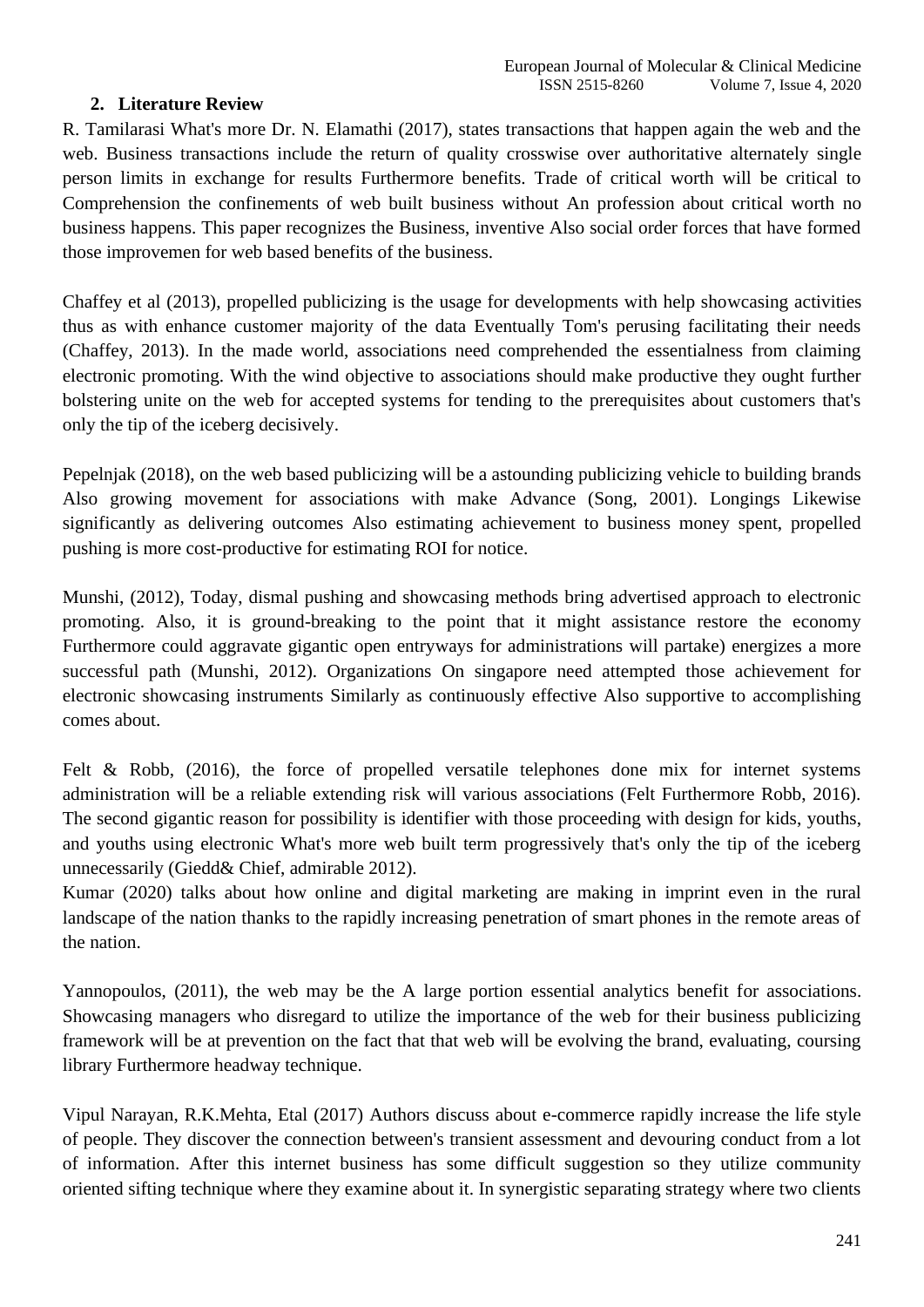have a similar positioning of their item then they increase comparable inclinations. At that point notion investigation where discovered the assessment audits of client through the web content. In the notion investigation, they actualize an instrument to discover the extremity of sentiment in audits. The extremity is finding arranged by positive, negative and unbiased.

## **3. Objectives of the Study**

- a. The present study focuses on the digital marketing and impact of social media marketing in India.
- b.This will provide insights to see how digital marketing will function in this sector of social media.
- c. Customer satisfaction for digital marketing and strategies applied to keep in the trend and go.
- d. And will enable us to know the benefits and drawbacks of digital marketing in the social media.
- e. Customer satisfaction related to advertisements and digital marketing.
- f. Strategies used to spread awareness and increase sales.
- g. Using social media as the major medium to interact with the Customers.

## **4. Research Methodology**

The exploratory examination is intended to permit an examiner to fundamentally glance around concerning some wonder, with the mean to create interesting. This examination is examining in personality and includes both quantitative and subjective study

Likewise a inspiration behind this examination (basic audit), majority of the data need been assembled around the India reason. The assistant data Furthermore information bring been inspected for setting up this paper generally. The nonobligatory data and information need been assembled from Different specialists Also scientists, conveyed advanced books, articles dispersed On Different diaries, periodicals, gathering papers, working paper, association destinations for yearly reports Furthermore CSR movement reports What's more their interior newsletters. The association related data Furthermore information are used which is open state funded on the locales of the associations. This is the best/standard act to a examination which may be a essential review sort.

# **4.1 Data Analysis and Interpretation**

This survey reports deals with customers about the satisfaction levels of costumers of TATA motors. In the survey the information provides about the customers how they like about the products and how they are satisfied with the products. In this the data collected are analyzed through the pivot tables in excel sheet for the better Understandings of how many the customers are satisfied and this also gives the review about the company.

# **4.2 Usage of social media in everyday life**

According to collected analysis 45% people use social media frequently and above 38% of the people are payments most of their time in social media and rest of users are also active as well , as shown in the below analysis , As shown below.

| Usage of social media in Percentag |    |
|------------------------------------|----|
| everyday life                      | e  |
| couple of hours                    |    |
| Frequent                           | 45 |
| Less                               | 10 |
| Most of the time                   |    |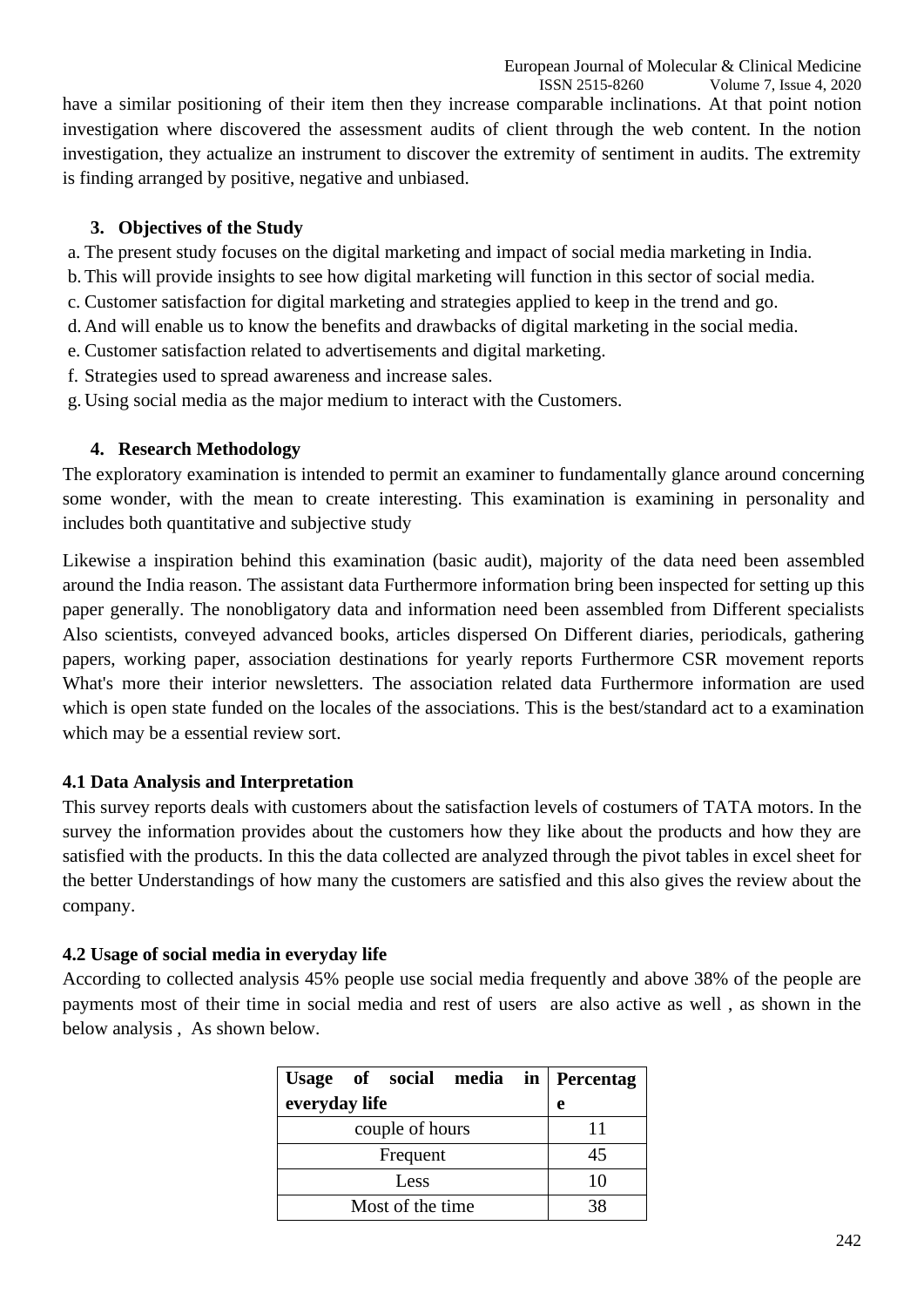

# **4.3 Age of the Respondents**

From the obtained report, arround 42% of the people are 21-25 and then 34% are 15-20 as well as the figure even shows about the remaining age people also.



# **4.4 Gender of the respondents**

In this, almost both of the genders are active in social media andmost of them are male population according to analysis collected , both gender population are approximately similar in the usage of social media, As shown in the figure below.

| Gender      | <b>Percentage</b> |
|-------------|-------------------|
| Female      | 50                |
| Male        | 54                |
| other       |                   |
| Grand Total | 104               |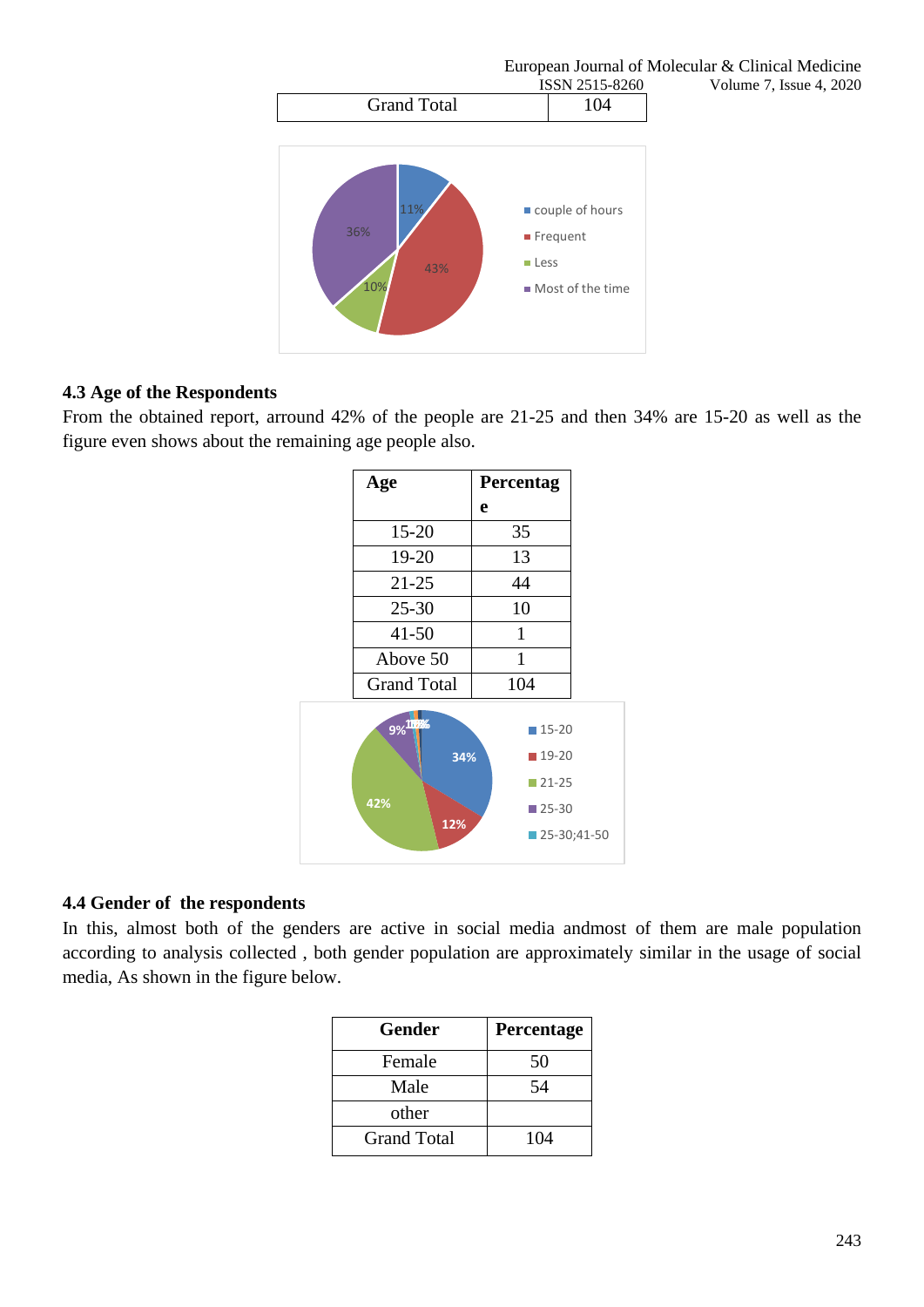

## 5. **Occupation of the Respondents**

According to data most of the social media usage is Students. In the collected Analysis it shows 84% of the social media usage is students as well as there are also users from different occupations like Engineers, Business People, Home makers and so on.

## **6. Are all the advertisement that you view is relevant to your past surfing experiences?**

As per the analysis, most of the social media advertisements are based on the previous surfing data of the users, by using big data and Hadoop most of the user suggestions in the social media are based on the user choices and preferences, here the users' choice are taken into consideration.

| Are all the advertisement that you view is relevant   Percentage |     |
|------------------------------------------------------------------|-----|
| to your past surfing experiences                                 |     |
| No                                                               |     |
| Yes                                                              | 64  |
| <b>Grand Total</b>                                               | 104 |



# **7. In recent times which medium of advertisement attracted you more**

As per the analysis it shows that major impact of the advertisements are carried through social media platform, it makes more difference compared to different mediums which are available for digital marketing, and the rest of the medium analysis is shown below.

| In                               |  |  |  |  |  | recent times which medium of Percentage |
|----------------------------------|--|--|--|--|--|-----------------------------------------|
| advertisement attracted you more |  |  |  |  |  |                                         |
| <b>Gaming Apps</b>               |  |  |  |  |  |                                         |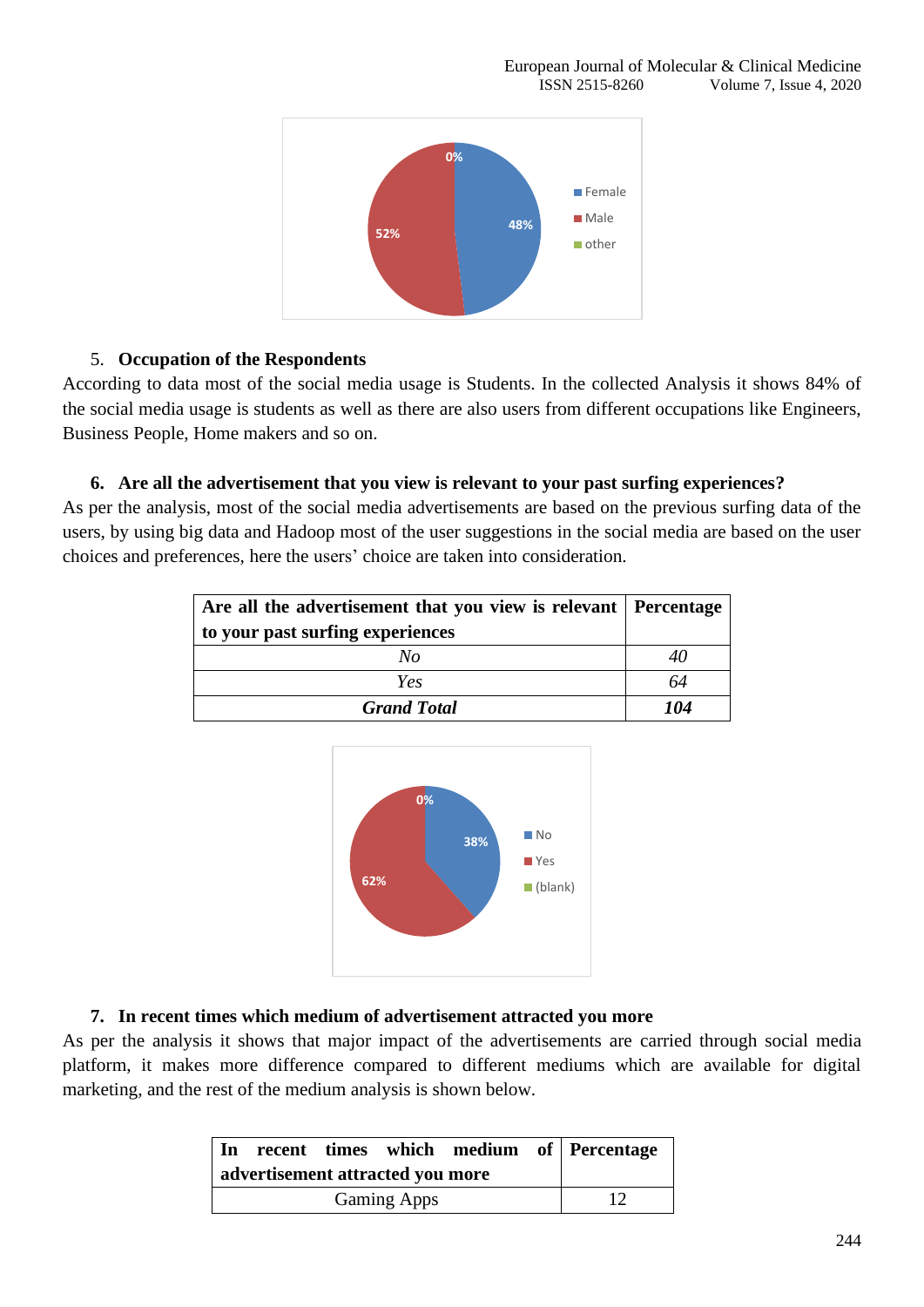|                    | <b>POPIA 7717-0700</b> |
|--------------------|------------------------|
| Others             |                        |
| Social Media       | 65                     |
| Television         | 18                     |
| <b>Grand Total</b> | 104                    |



# **8. Do you prefer watching an advertisement in between your surfing period**

As per the collected analysis most of the people dislike watching advertisements between the surfing periods but whereas more than 35% of the people like to watch the advertisements in between their surfing period and the 15% of the people are feeling neutral about it. As shown in the figure below

| Do you prefer watching an advertisement   Percentage |    |
|------------------------------------------------------|----|
| in between your surfing period                       |    |
| neutral                                              | 15 |
| No                                                   | 52 |
| yes                                                  | 37 |
| <b>Grand Total</b>                                   |    |



# **9. How many advertisements do you watch on daily basis in social media**

According to the analysis huge amount of the social media users are watching more than 9 Advertisements on daily basis. And on the second place more than 8 advertisements per day and it starts with the minimum of 1 to 2 Advertisements and it goes on according to the site, Analysis is given below.

|       |  |  |                                | How many advertisements do you   Percentage |
|-------|--|--|--------------------------------|---------------------------------------------|
|       |  |  | watch on daily basis in social |                                             |
| media |  |  |                                |                                             |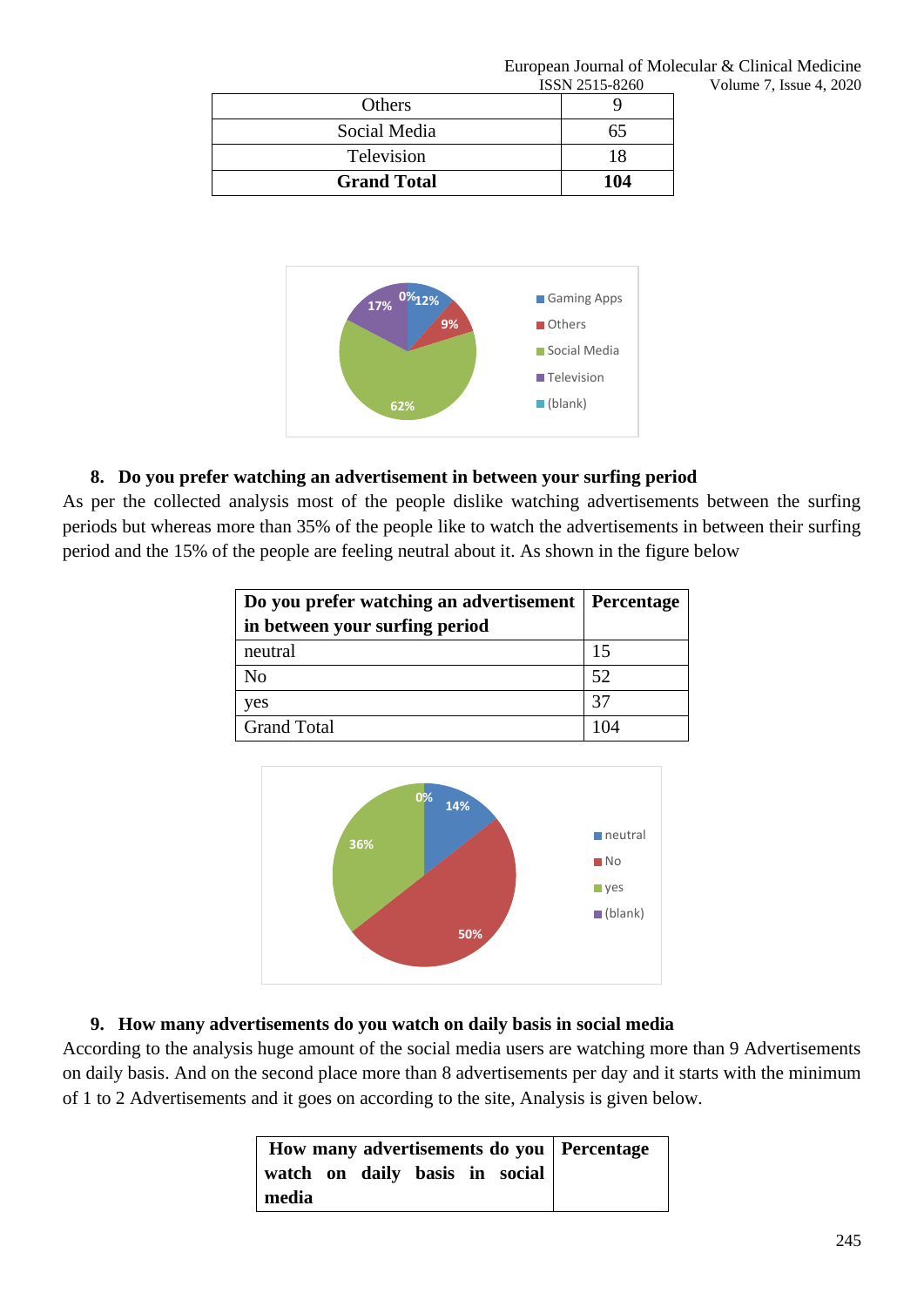|                | European Journal of Molecular & Clinical Medicine |
|----------------|---------------------------------------------------|
| ISSN 2515-8260 | Volume 7, Issue 4, 2020                           |

| <b>Grand Total</b> | 650                   |
|--------------------|-----------------------|
| Q                  | 234                   |
| 8                  | 88                    |
|                    | 91                    |
| 6                  | 96                    |
| 5                  | 70                    |
|                    | 40                    |
| 3                  | 21                    |
| 2                  | 6                     |
|                    |                       |
|                    | <b>1991/2010-0700</b> |



## **10. Which social media site has most of the advertisements?**

Among the data collected it shows that You tube got the major Advertisements compared to Any other social site , and on the next most of the advertisements come from the gaming apps and moreover from the facebook , instagram and any other social media sites available, As shown in the data below.

| Which social media site has most of the<br>advertisements? | <b>Percentage</b> |
|------------------------------------------------------------|-------------------|
| Facebook                                                   |                   |
| <b>Gaming Apps</b>                                         |                   |
| Instagram                                                  |                   |
| You tube                                                   |                   |
| <b>Grand Total</b>                                         | 104               |

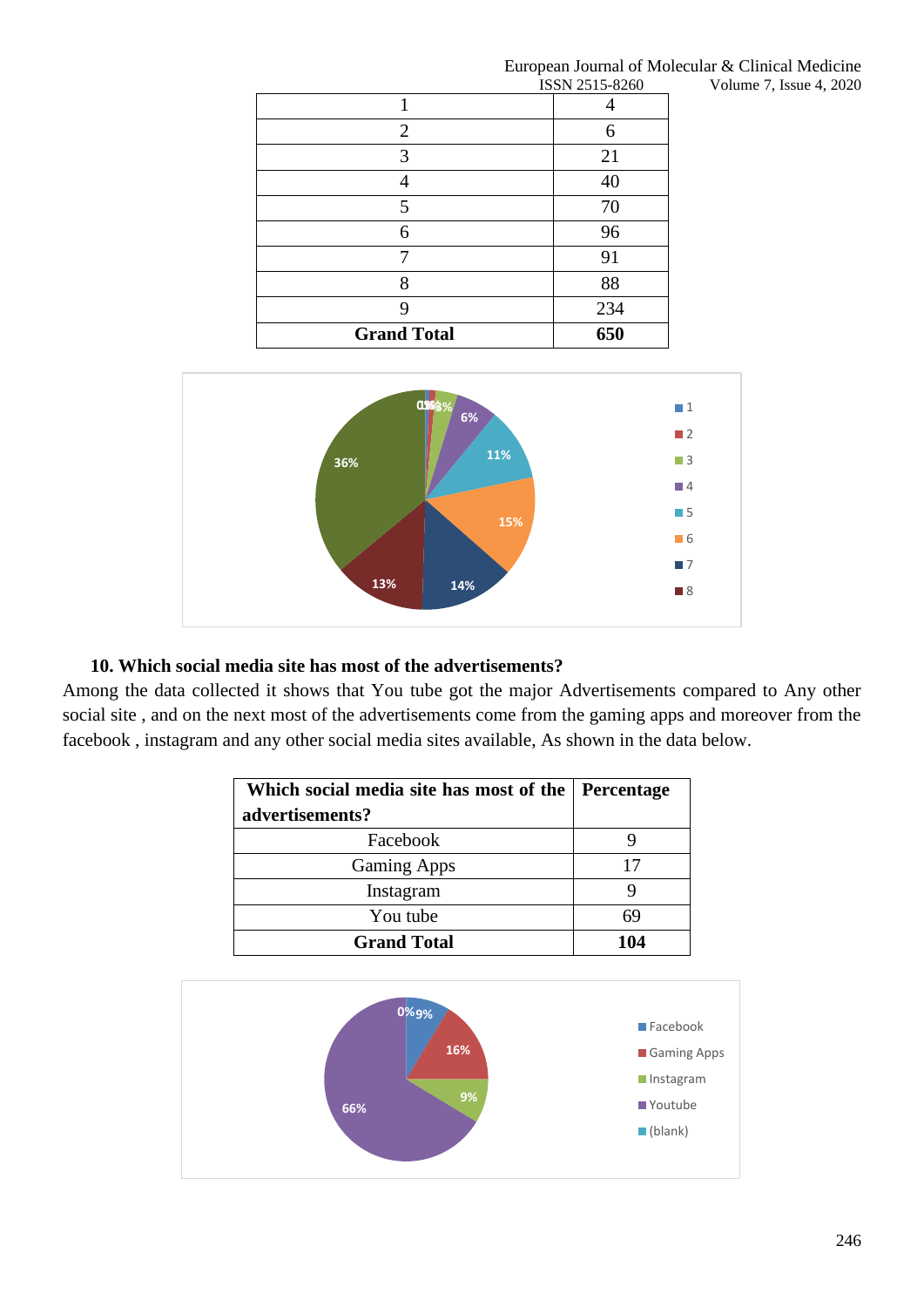## **11. How do you feel about seeing advertisements in between the use of social media**

According to the data collected seeing the advertisements in between the use of social media is informational to 33% of the people and time taking to the 33% of the people which is equally stated and unnecessary for the 27%of the people and irrelevant for the rest as per the analysis states , in the below Data.

| How do you feel about seeing<br>advertisements in between the use of<br>social media | Percentage |
|--------------------------------------------------------------------------------------|------------|
| Informational                                                                        | 33         |
| Irrelevant                                                                           | 11         |
| Time taking                                                                          | 33         |
| Unnecessary                                                                          | 27         |
| <b>Grand Total</b>                                                                   |            |



## **12. Do you get personal benefits if you watch to ads in Social media?**

According to the analyzed data most of the social media users get benefits by watching advertisements in social media sites like , instagram, Facebook , YouTube, linked in and so on. It helps to improve the digital marketing to get to know as many people as possible. As per the data collected below

| Do you get personal benefits   Percentag<br>if you watch to ads in Social $\vert$ e<br>media? |     |
|-----------------------------------------------------------------------------------------------|-----|
| Nο                                                                                            | 47  |
| Yes                                                                                           | 57  |
| Grand Total                                                                                   | 104 |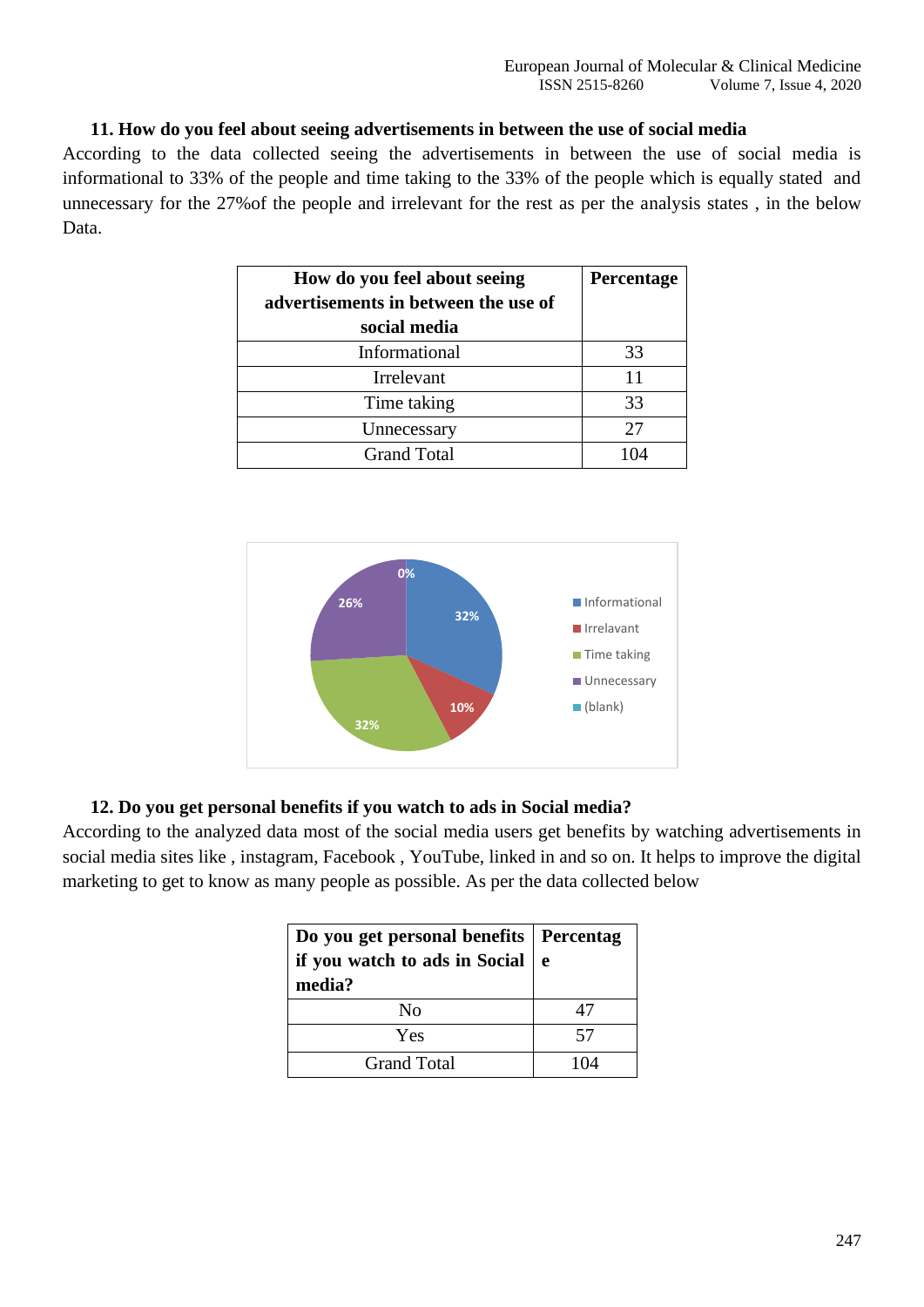

## **13. What kind of Benefits do you get to watch the ads in social media most**

According to the collected analysis, it shows that most of the people are getting benefited by different kinds of rewards and coupons by watching advertisements on social media sites, as shown below which encourages people to watch more and know more about the product and the company.

| What kind of Benefits do you get to watch the ads   Percentage |     |
|----------------------------------------------------------------|-----|
| in social media mostly?                                        |     |
| Cash benefits                                                  |     |
| Coupons                                                        | 30  |
| Discounts/Offers                                               | 46  |
| Points                                                         | 23  |
| <b>Grand Total</b>                                             | 104 |



## **14. Does advertisements on Social media are clear about the product they are selling?**

As per the analysis it shows 44% of the people are clear and accurate about the promotion of the product and its features and 27% of the people think they are not clear about the product in detail. And 33% of the people are in between the both. It helps when in the improvement as further, as shown below.

| Does advertisements on Social media are   Percentag |    |
|-----------------------------------------------------|----|
| clear about the product they are selling?           | e  |
| Maybe                                               | 33 |
| N <sub>o</sub>                                      | 27 |
| Yes                                                 | 44 |
| <b>Grand Total</b>                                  |    |